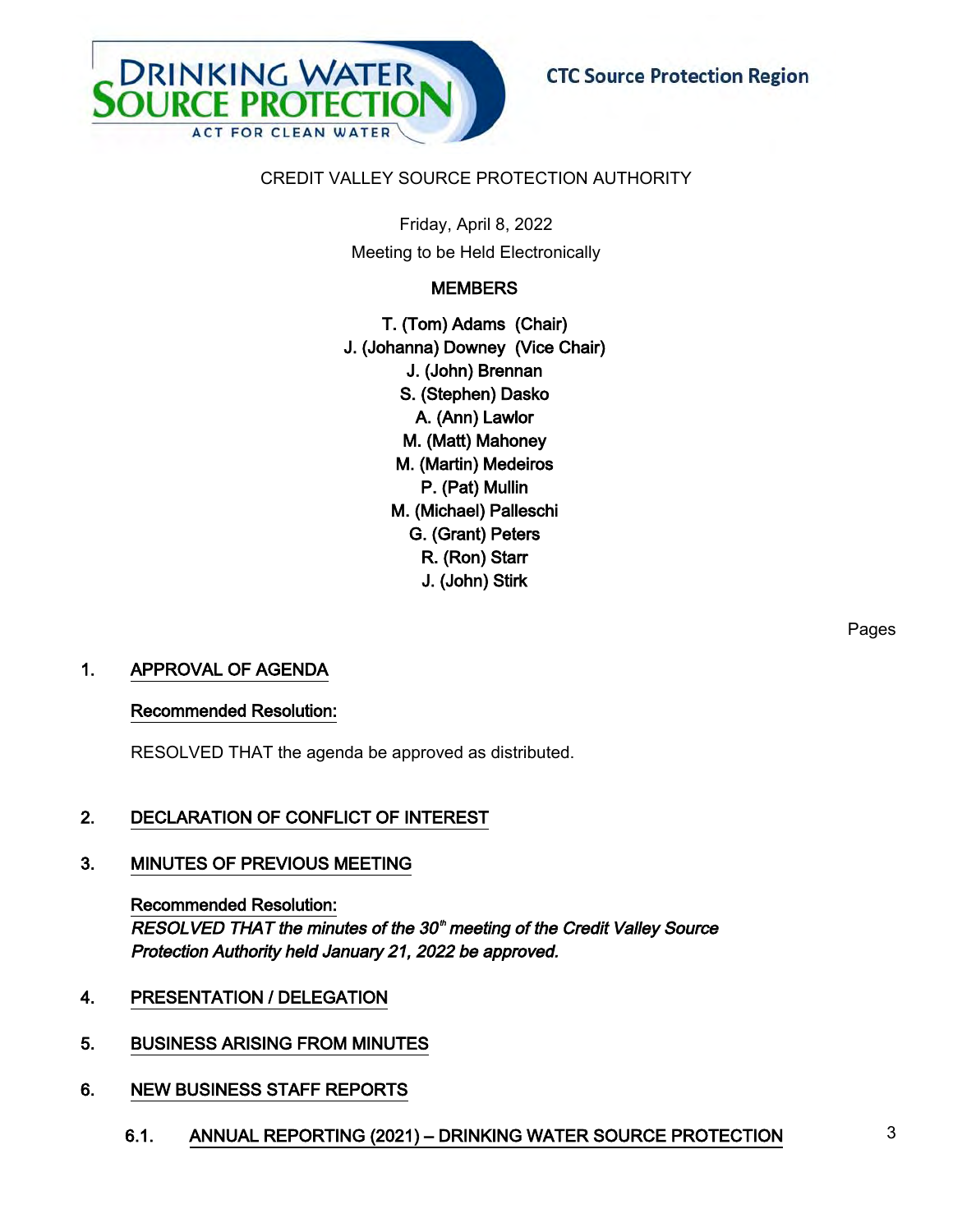## PROGRAM

A report on the above-mentioned subject as submitted by Janet Ivey, Chief Specialist, Watershed Plans and Source Water Protection; and John Sinnige, Director, Watershed Management is included in the agenda package as Schedule 'A'.

### Recommended Resolution:

THEREFORE BE IT RESOLVED THAT the report entitled Annual Reporting (2021) – Drinking Water Source Protection Program be received and appended to the minutes of this meeting as Schedule 'A'; and

THAT the CVSPA endorses the recommendation of the CTC Source Protection Committee to report to the Ministry of the Environment, Conservation and Parks that implementation of the CTC Source Protection Plan is progressing well, but short of target; and further

THAT that the comments from the CTC Source Protection Committee be incorporated into correspondence from the Chair of the CVSPA to the Ministry of the Environment, Conservation and Parks by the May  $2^{nd}$  reporting deadline and that staff be directed to submit the Annual Progress Report and accompanying endorsement documents.

## 7. CORRESPONDENCE/INFORMATION ITEMS DISTRIBUTED TO MEMBERS

## 7.1. CORRESPONDENCE: MECP APPROVAL OF AMENDED PLANS 19

Letter from Minister David Piccini regarding the Ministry of Environment, Conservation and Parks approval of the amendments to the assessment report for the Toronto and Region Source Protection Area and source protection plan for the CTC Source Protection Region.

#### Recommended Resolution:

RESOLVED THAT the information items presented at the 31<sup>st</sup> meeting of the Credit Valley Source Protection Authority held April 8, 2022 be received.

- 8. NOTICE OF MOTION
- 9. QUESTION PERIOD
- 10. OTHER BUSINESS
- 11. MEETING ADJOURNED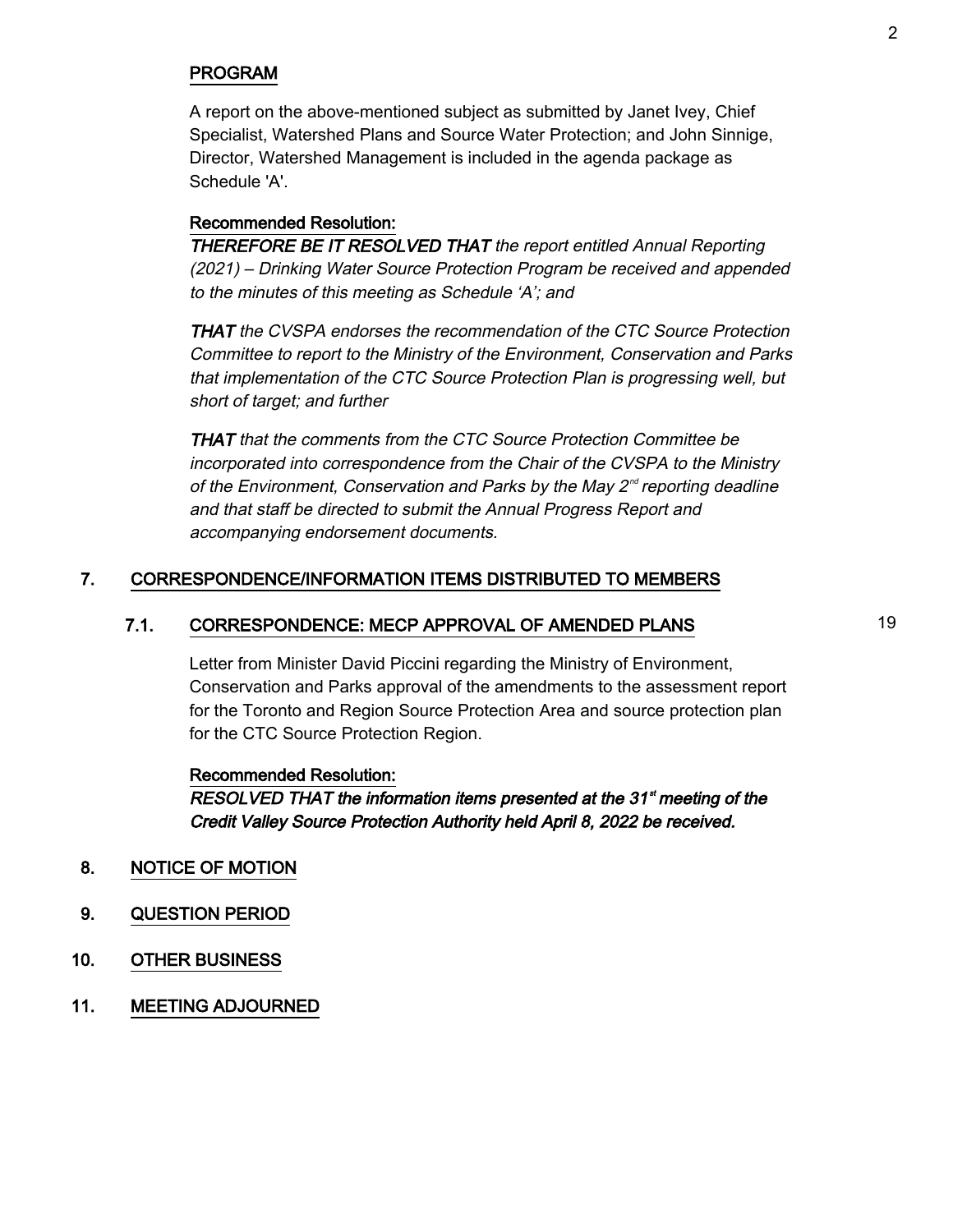**SCHEDULE 'A' PAGE -1- 2022-04-08** 

**TO:** The Chair and Members of the Board of Directors, Credit Valley Conservation

### **SUBJECT: ANNUAL REPORTING (2021) – DRINKING WATER SOURCE PROTECTION PROGRAM**

**PURPOSE: Credit Valley Source Protection Authority endorsement to report to the Ministry of the Environment, Conservation and Parks that implementation of the Credit Valley – Toronto and Region – Central Lake Ontario Source Protection Plan is progressing well, but short of target, as of December 31, 2021.** 

### **BACKGROUND:**

The Credit Valley – Toronto and Region – Central Lake Ontario (CTC) Source Protection Plan (the Plan) has been in effect since December 31, 2015, having the objectives of:

- 1. Protecting the quality and quantity of existing and future drinking water sources in the CTC Source Protection Region,
- 2. Ensuring that existing activities cease to be, or do not become, significant drinking water threats, and that new activities never become significant drinking water threats.

Source Protection Authorities (SPAs) are required to submit annual reports on source protection plan implementation to the Ministry of the Environment, Conservation and Parks (the Ministry), under section 46 of the *Clean Water Act, 2006*. The 2021 annual report will be the fifth such report.

Annual reports are prepared using information provided by municipalities, provincial ministries, and other implementing bodies, as required by the monitoring policies in the Plan, the *Clean Water Act,* and associated regulations. Reports from implementing bodies are submitted to the SPA annually by February  $1<sup>st</sup>$  and reflect implementation efforts from the previous calendar year, January 1 to December 31, 2021.

Staff assess implementation and populate two reporting templates provided by the Ministry: 1) a public-facing annual progress report and 2) a more detailed supplemental form submitted only to the Ministry.

The annual progress report is presented to the CTC Source Protection Committee (the committee) for its review. The Committee is required to comment on the extent to which, in its opinion, the objectives set out in the plan are being achieved. The ministry provides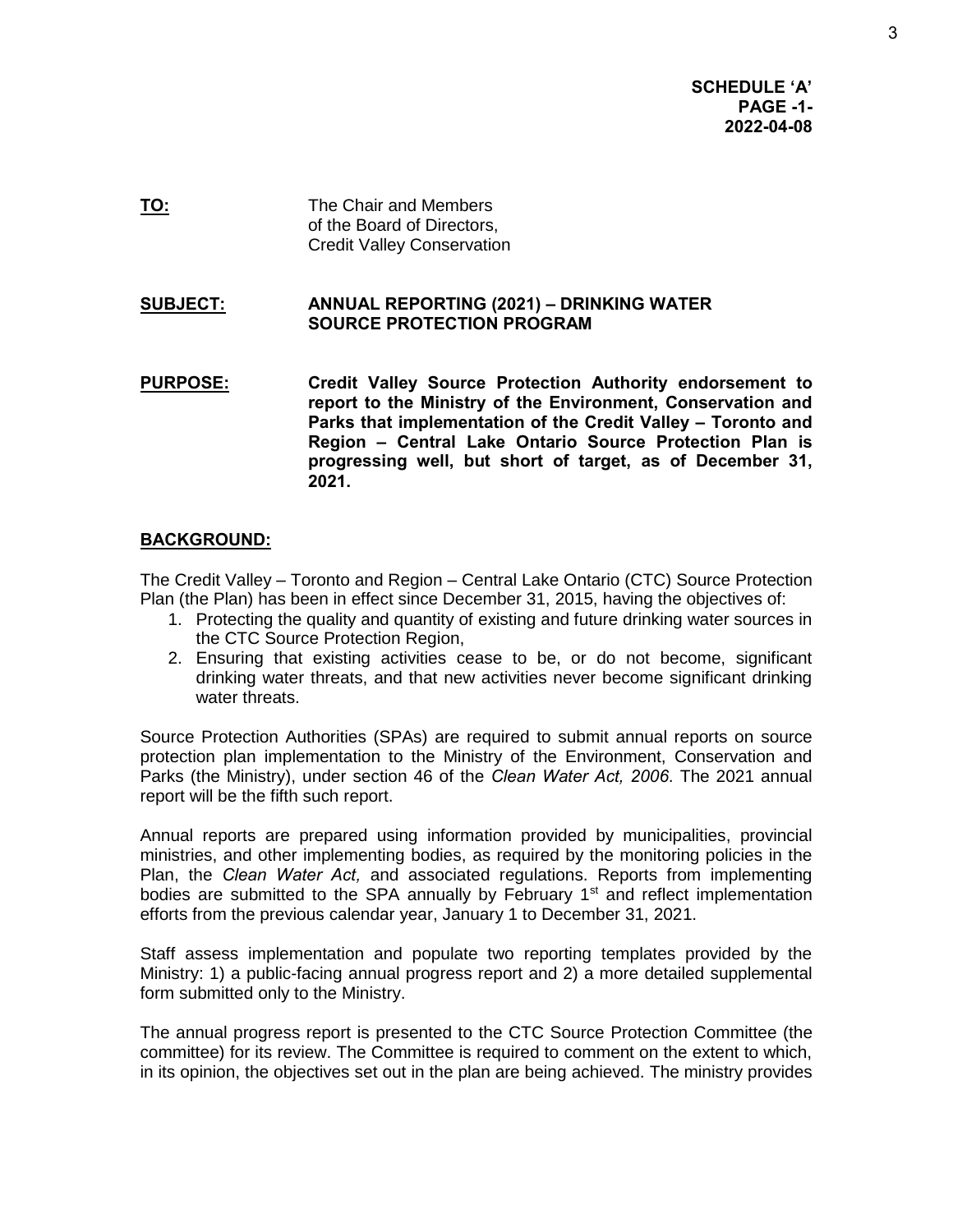three standard options for Source Protection Committees to select from: 1) progressing well/on target, 2) satisfactory, or 3) limited progress.

The annual progress report and comments received from the committee are being presented to the Credit Valley, Central Lake Ontario, and Toronto and Region Source Protection Authorities for endorsement in April 2022, prior to submission of the annual report to the ministry by May 2<sup>nd</sup>.

## **ANALYSIS:**

The CTC Source Protection Committee reviewed a draft of the annual report at meeting #2/22 held on March 22, 2022. Following discussion, the committee concluded that Plan implementation is progressing well, but short of target.

Almost all (96%) of the plan's legally binding policies to address significant drinking water threats have been implemented, and all municipalities have established processes to ensure that land use planning decisions conform to the plan. Of the more than 10,000 significant drinking water threats identified in the CTC Region when the plan came into effect in 2015, only 325 (about 5%) remain to be addressed. For these reasons, the committee determined that implementation of the plan is progressing well overall.

However, the committee expressed concern that fewer than half of the required risk management plans (RMPs) have been established to address significant threats. Figure 1 illustrates the number of RMPs in place, completed or in-progress at the end of 2021, and still required to be completed. As no significant prescribed drinking water threats were originally identified for the City of Toronto, that municipality does not appear in the figure.

Overall, 150 risk management plans are in place within the CTC Region. Eleven of these were established in 2021, with an additional 29 in the process of being completed at the end of the year. An estimated 205 RMPs for existing significant threats remain to be negotiated, with 198 of these required to be in place by the end of 2023. Almost all the remaining RMPs (195) are for properties in the Credit River watershed. Outstanding threats are largely associated with the application and storage of road salt, snow storage, the application and storage of pesticides and agricultural source materials (e.g., manure), and the handling and storage of some types of chemicals.

As building relationships and negotiating RMPs with business and property owners is a time-consuming process, it is unlikely that all municipalities in the CTC Region will meet the 2023 implementation deadline. For the past two years, the COVID-19 pandemic has constrained the ability of municipalities to engage property and business owners and conduct site visits.

The committee will continue to work with source protection authority and municipal staff to review source protection plan policies requiring RMPs and seek ways to advance risk management plan completion.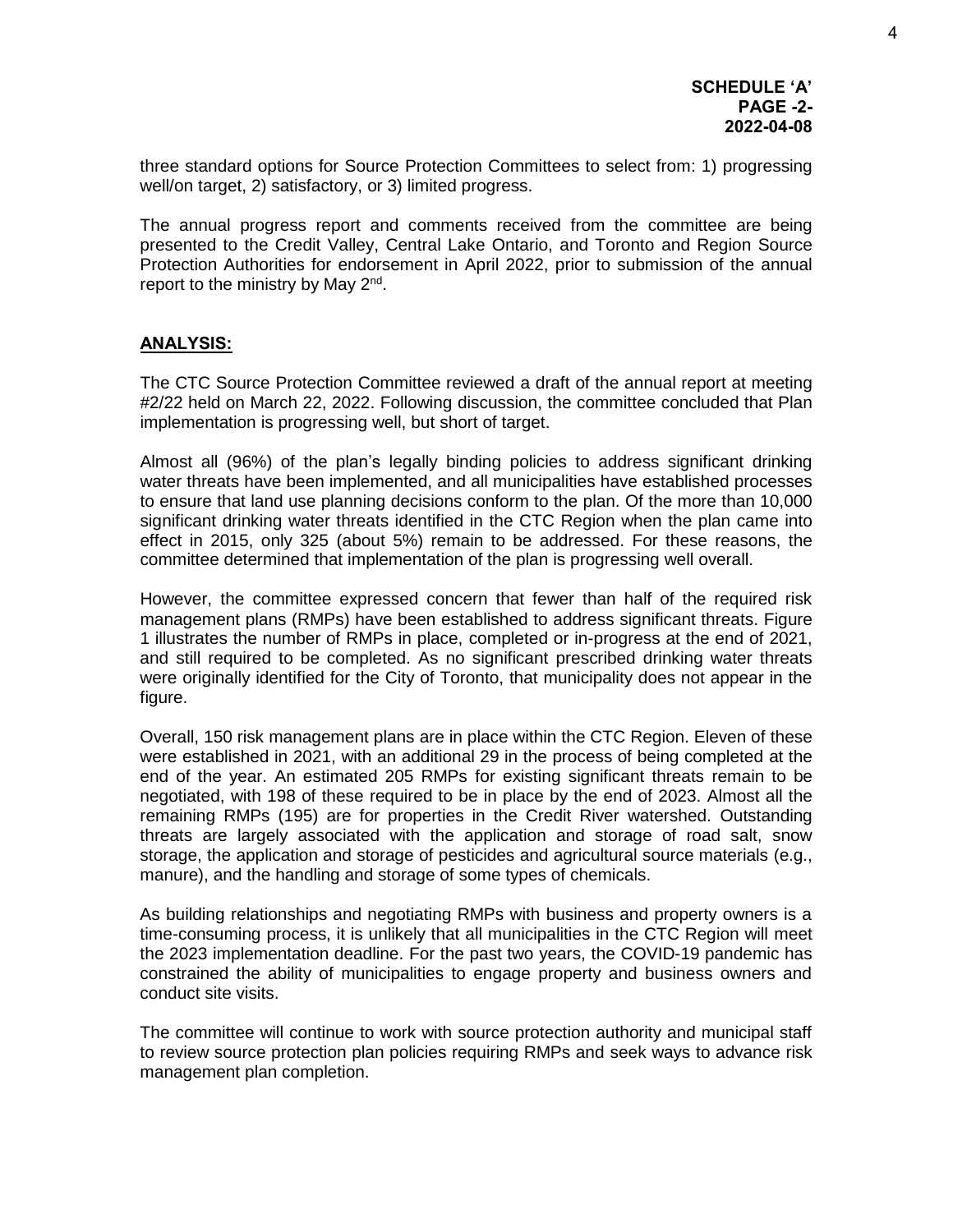



*Figure 1: Number of risk management plans in place, newly created in 2021, in-progress in 2021, and still required to address significant drinking water threats as of December 31, 2021.* 

The committee also noted that some municipal septic system inspection programs were delayed in 2020 and 2021 because of the pandemic. Two hundred and thirty-one inspections (or 77% of the total required) remain to be completed by the end of 2022, the final year of the five-year inspection cycle. Most of these inspections (150) will be within the Credit River watershed.

Finally, water quality analysis suggests increasing sodium and chloride concentrations in the raw water from most of the municipal wells with identified issues in the drinking water systems for Orangeville and Georgetown.

For these reasons, the committee concluded that progress in achieving the plan's objectives falls short of target. This assessment of implementation progress is consistent with annual reports from 2020 and 2019.

The committee's comments are summarized in a letter from Chair Doug Wright, and with the final plain-language annual progress report, are appended as Schedule 'A', Appendix 1.

The CVSPA may, at its discretion, submit its own comments on progress towards implementation of the CTC Source Protection Plan.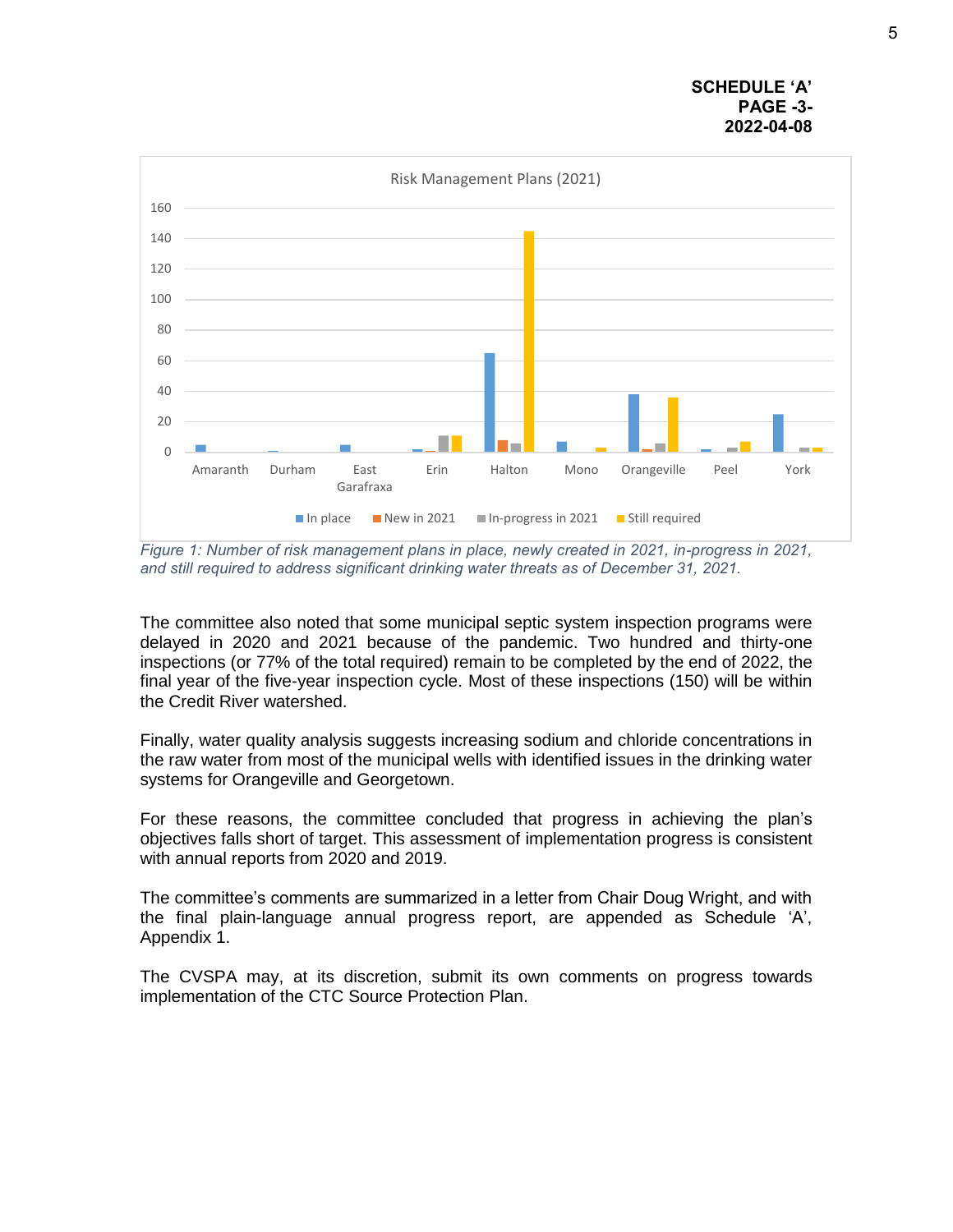## **COMMUNICATIONS PLAN:**

Following endorsement of the annual progress report by the Credit Valley, Toronto and Region, and Central Lake Ontario Source Protection Authorities, staff will submit the annual report to the ministry by May 2, 2022. Additionally, staff will post the annual report on the CTC website [\(www.ctcswp.ca\)](http://www.ctcswp.ca/).

## **FINANCIAL IMPLICATIONS:**

About \$575,000 in provincial funding has been committed to Credit Valley Conservation (as the lead Source Protection Authority in the CTC Source Protection Region) through a transfer payment agreement with the ministry for the April 1, 2021 to March 31, 2022 fiscal year. The financial resources to support CVC, TRCA, and CLOCA staff time to advance and maintain the Drinking Water Source Protection Program are provided through this agreement.

Provincial funding for the 2022-2024 fiscal years will be provided to CVC under a new transfer payment agreement.

## **RECOMMENDED RESOLUTION:**

*THEREFORE BE IT RESOLVED THAT the report entitled Annual Reporting (2021) – Drinking Water Source Protection Program be received and appended to the minutes of this meeting as Schedule 'A'; and* 

*THAT the CVSPA endorses the recommendation of the CTC Source Protection Committee to report to the Ministry of the Environment, Conservation and Parks that implementation of the CTC Source Protection Plan is progressing well, but short of target; and further* 

*THAT that the comments from the CTC Source Protection Committee be incorporated into correspondence from the Chair of the CVSPA to the Ministry of the Environment, Conservation and Parks by the May 2nd reporting deadline and that staff be directed to submit the Annual Progress Report and accompanying endorsement documents.*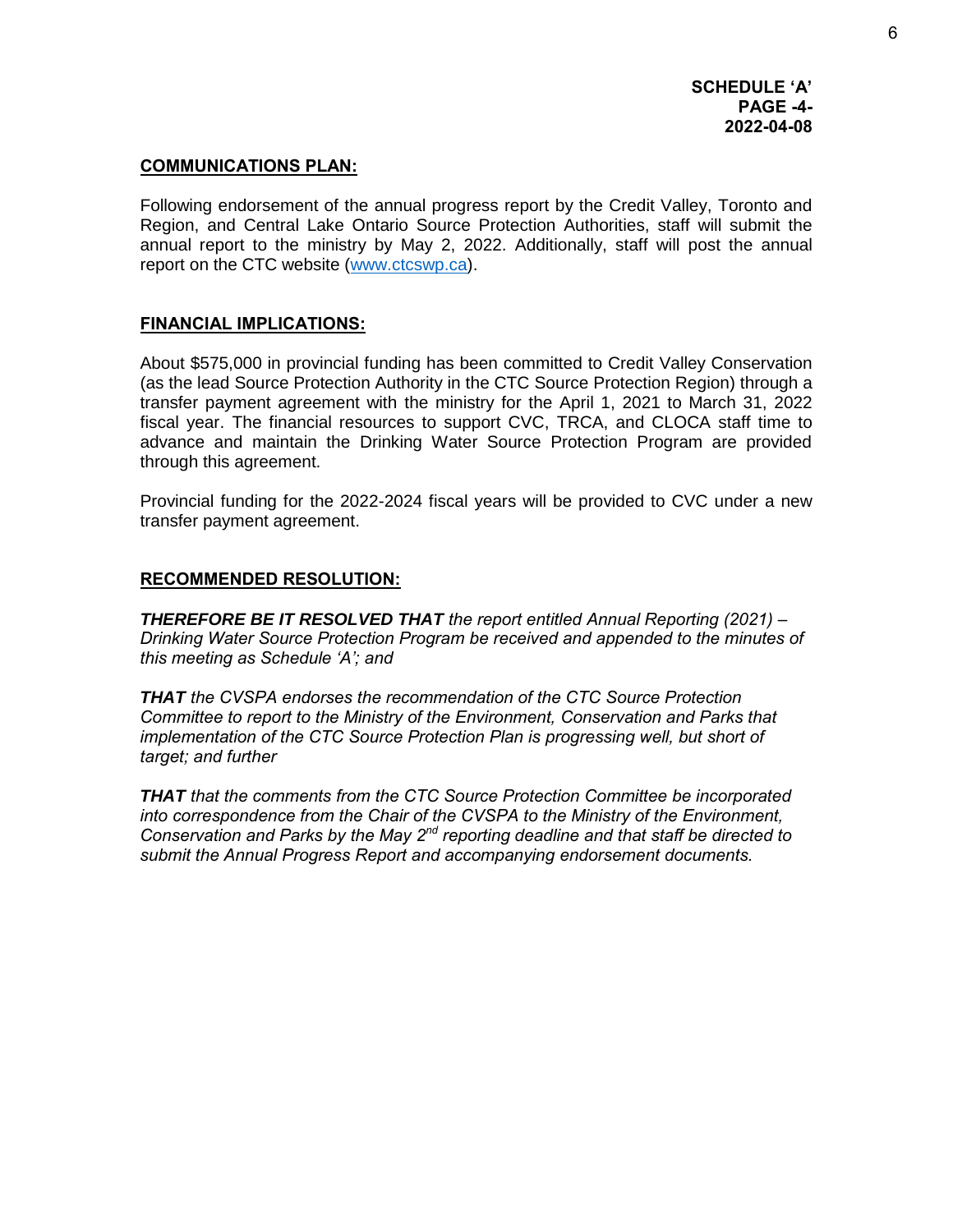**SCHEDULE 'A' PAGE -5- 2022-04-08** 

## **Submitted by:**

Janet Ivey John Sinnige Chief Specialist, Watershed Planning **Director**, Watershed Management and Source Water Protection

**Recommended by:** 

Lunten Handing

\_\_\_\_\_\_\_\_\_\_\_\_\_\_\_\_\_\_\_\_\_\_\_\_\_\_ Quentin Hanchard Chief Administrative Officer

\_\_\_\_\_\_\_\_\_\_\_\_\_\_\_\_\_\_\_\_\_\_\_\_\_\_ \_\_\_\_\_\_\_\_\_\_\_\_\_\_\_\_\_\_\_\_\_\_\_\_\_\_\_\_\_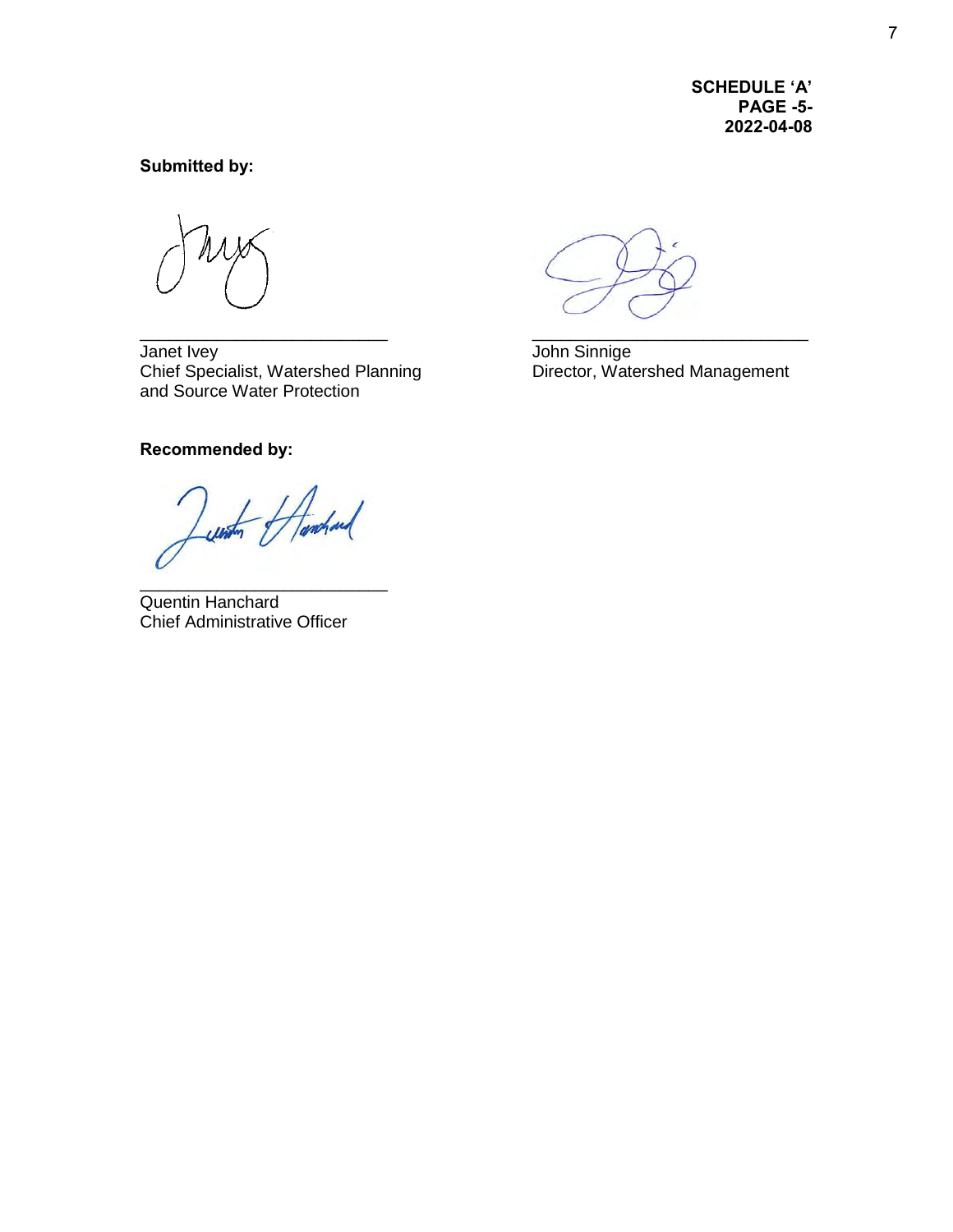# **CTC Source Protection Region**

Source Protection Committee



March 23, 2022

Tom Adams Chair, Credit Valley Source Protection Authority 1255 Old Derry Road Mississauga, ON L5N 6R4

Dear Tom Adams:

The Credit Valley – Toronto and Region – Central Lake Ontario (CTC) Source Protection Plan has been in effect since December 31, 2015, having the primary objective of protecting current and future sources of drinking water from contamination and overuse.

In accordance with Ontario Regulation 287/07, the Credit Valley Source Protection Authority (CVSPA) is required to submit an annual progress report to the Ministry of the Environment, Conservation and Parks (MECP) by May 1, 2022. The fifth CTC annual progress report documents the status of policy implementation, progress in achieving the source protection plan objectives, and implementation efforts between January 1 and December 31, 2021 (see attached).

On March 22, 2022, the CTC Source Protection Committee (the Committee) reviewed the annual progress report and passed the following resolutions:

THAT the CTC Source Protection Committee receive the staff report Implementation of CTC Source Protection Plan (2021) – Annual Progress Report for information;

AND THAT in the opinion of the CTC Source Protection Committee, implementation of the Source Protection Plan has progressed well but is short of target in achieving the plan's objectives.

AND THAT CTC staff be directed to submit the CTC Source Protection Committee's comments on implementation progress to the Credit Valley, Toronto and Region, and Central Lake Ontario Source Protection Authorities for inclusion in the annual progress report.

At the time the Plan was made effective in 2015, over 10,000 significant drinking water threats were identified in the CTC Source Protection Region. Since then, field verification has reduced that number to 6,195 significant threats. At the end of the current reporting period, only 325 (about 5%) significant threats remain to be addressed. Additionally, 96% of legally binding policies that address significant drinking water threats are implemented. Thus, the Committee determined that implementation of the CTC Source Protection Plan is progressing well overall.

Notwithstanding, the Committee notes the continued limited progress in establishing risk management plans (RMPs) for existing significant drinking water threats. The Committee acknowledges that the COVID-19 pandemic constrained the ability of municipal risk management officials to engage property and business owners and conduct site visits over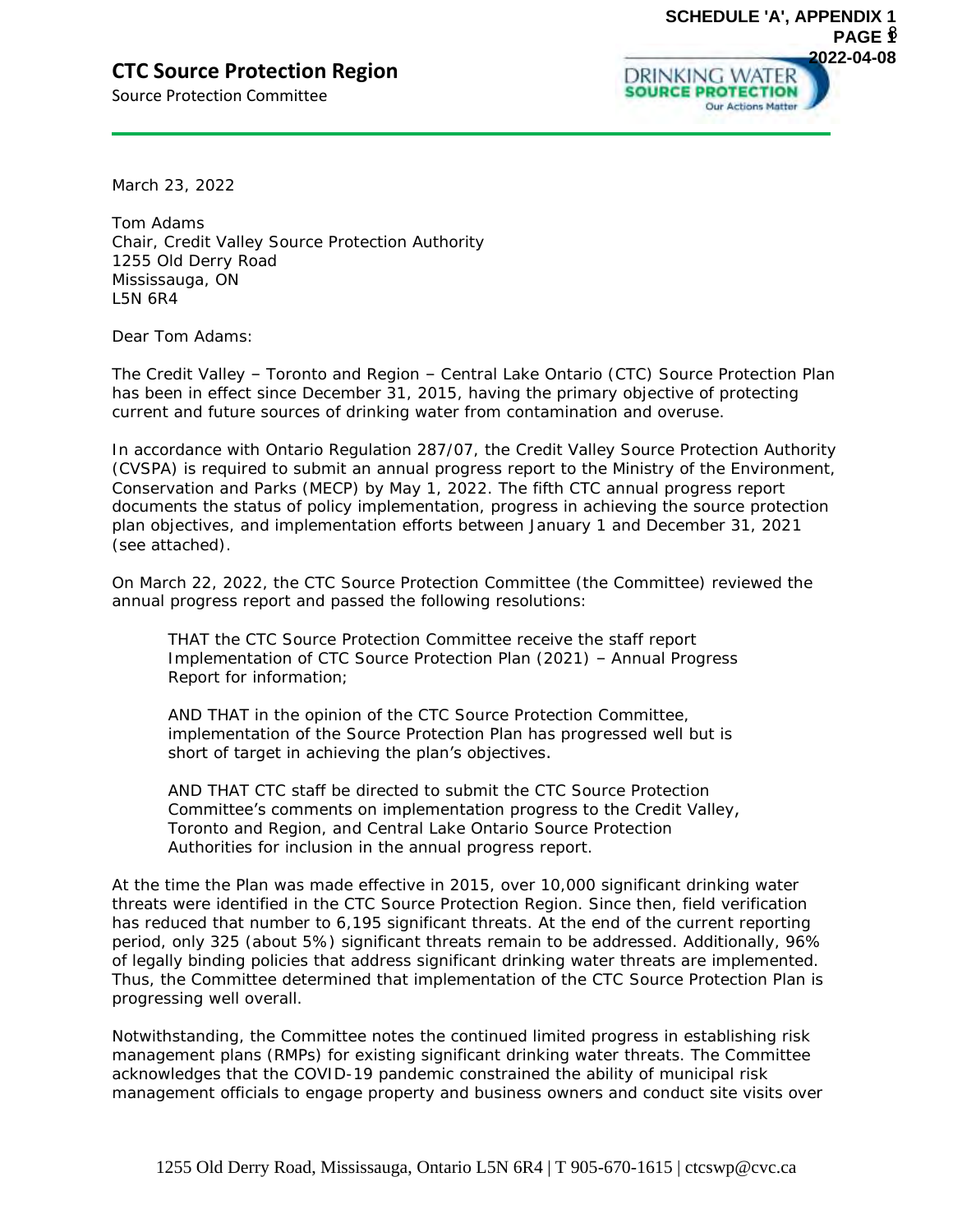the past two years. Nevertheless, while 150 RMPs have been established in the CTC Region, another 198 RMPs remain to be negotiated by the December 31, 2023 implementation deadline. It is therefore unlikely that all municipalities in the CTC Region will meet the 2023 implementation deadline.

The Committee will continue to work with source protection authority and municipal staff to review source protection plan policies requiring RMPs and seek ways to advance RMP completion.

The Committee noted as well that completion of septic system inspections also has been delayed by the pandemic. After limited progress in conducting inspections in 2020, inspections satisfactorily in 2021. However, 231 inspections (77% of the total required) remain to be completed in 2022, the final year of the 5-year inspection cycle.

The Committee draws attention to a final point. Under the source protection plan, municipalities monitor and report on raw water quality from wells in vulnerable areas with known drinking water issues. Trend analysis suggests increasing sodium and chloride concentrations for most of the municipal wells with identified issues in the drinking water systems for Orangeville and Georgetown.

These reasons contributed to the Committee's conclusion that overall progress in achieving the Plan's objectives falls short of target. Continued monitoring and assessment of raw water quality is required to determine whether the policies in the plan are sufficient to prevent future drinking water issues.

Specific to the CVSPA jurisdiction, 322 significant drinking water threats remain to be addressed and 195 RMPs are needed by Dec. 31, 2023. About 150 of the remaining septic system inspections are within the CVSPA jurisdiction.

The CVSPA is now tasked with considering the annual progress report and submitting it to the MECP together with any comments the SPA wishes to make. Similarly, both Central Lake Ontario and Toronto and Region SPAs are reviewing the comments received from the CTC Source Protection Committee and will report their assessment of implementation status to the Ministry within the same timeframe.

If you have any questions regarding this letter, or the CTC Source Protection Plan 2021 Annual Progress Report, please contact Janet Ivey at 437-247-8078 or janet.ivey@cvc.ca.

Sincerely,

Soughbrught

Doug Wright Chair, CTC Source Protection Committee

Attachment A: Source Protection Annual Progress Report (2021)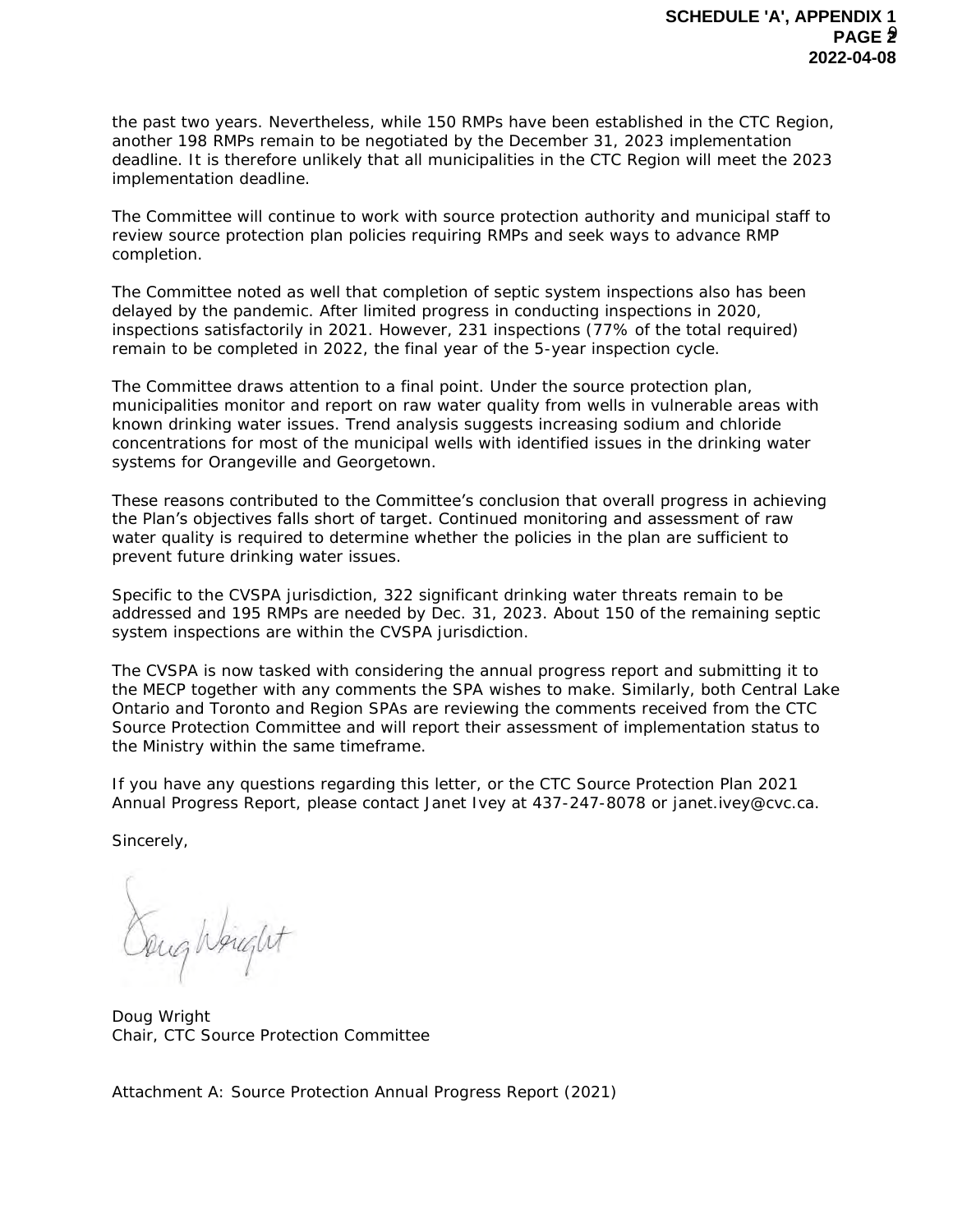# **CTC Source Protection Region**

Source Protection Committee



Copy to:

Quentin Hanchard, Chief Administrative Officer, Credit Valley Conservation Janet Ivey, Chief Specialist, Watershed Plans and Source Water Protection, Credit Valley **Conservation**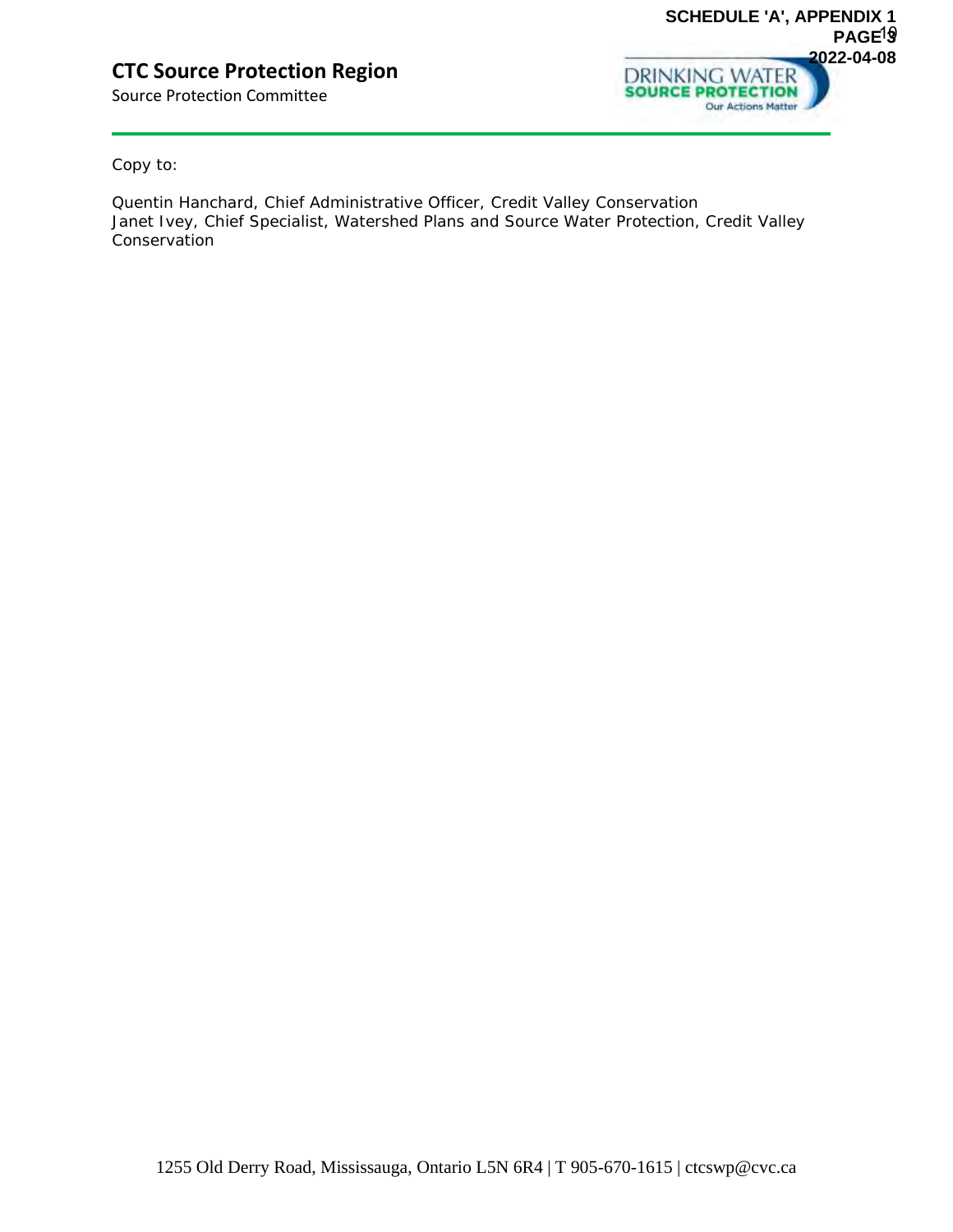**Attachment A**



# **CTC Source Protection Region 2021 Annual Progress Report**

# I. Introduction

Source protection plans are created under the *Clean Water Act, 2006*. This annual report summarizes the progress made by December 31, 2021 in implementing the source protection plan for municipal drinking water systems in the Credit Valley, Toronto and Region, and Central Lake Ontario (CTC) Source Protection Region.

Protecting the sources of our drinking water is the first step in a multi-barrier approach to safeguard the quality and quantity of our water supplies. The source protection plan is the culmination of extensive science-based assessment, research, consultation, and collaboration with local stakeholders and the provincial government. When policies in the plan are implemented it ensures that activities carried out near municipal wells and lake-based intakes will not pose significant risk to drinking water supplies.

We acknowledge and recognize the efforts made by municipalities, stakeholders and the CTC Source Protection Committee in the development and implementation of the Source Protection Plan.



Page 1 of 8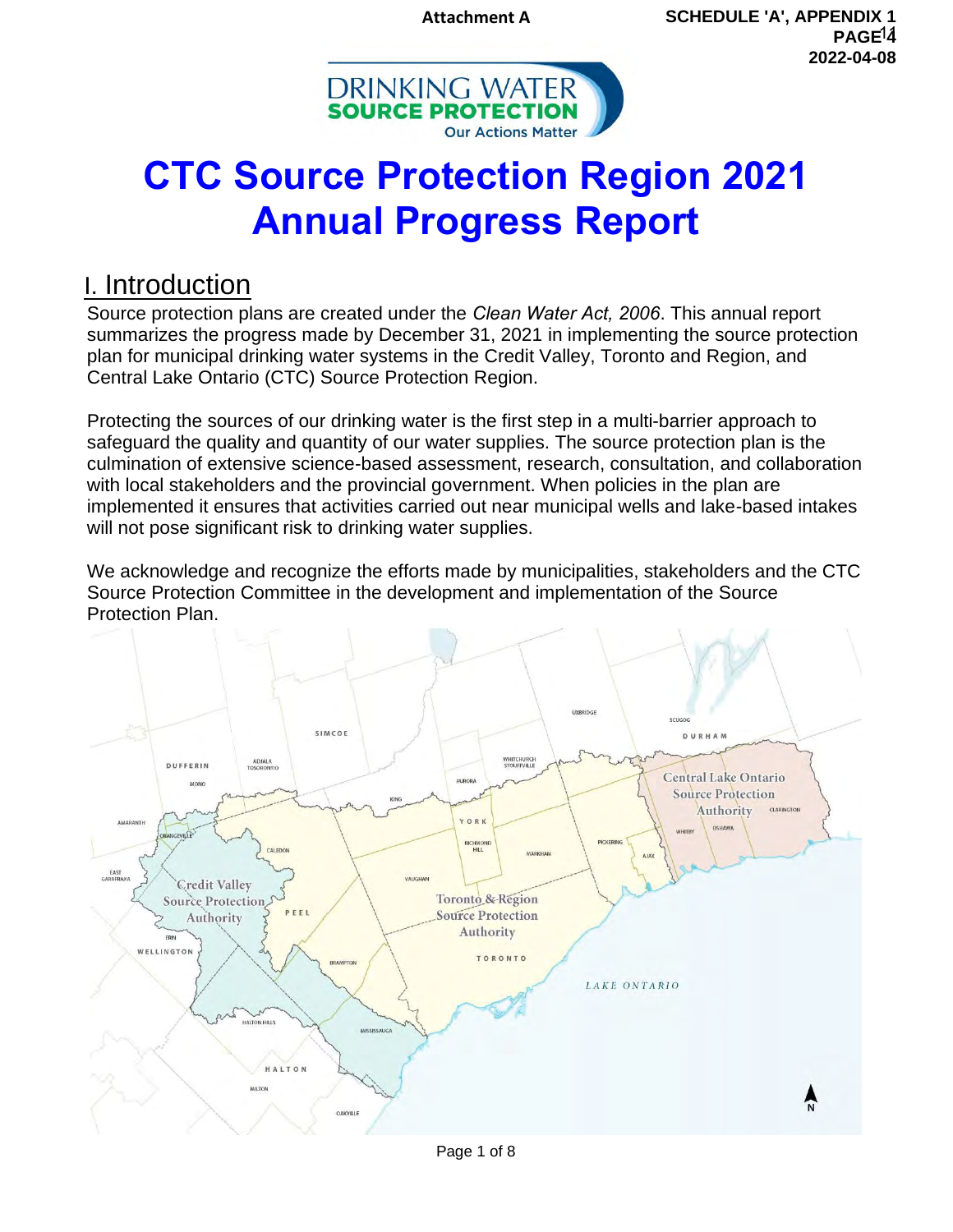# II. A message from your local Source Protection Committee

# **P : Progressing Well/but Short of Target – The majority of the source**  plan policies have been implemented and/or are progressing; but some **fall short of target.**

This is the fifth Annual Report on implementation of the CTC Source Protection Plan (Plan) since it took effect on December 31, 2015. All stakeholders responsible for Plan policy implementation reported on their progress in 2021.

Most of the legally binding policies (96%) that address significant drinking water threats are implemented in the CTC Region. All municipalities have established processes to ensure that land use planning decisions conform to the Plan.

At the time the Plan came into effect in 2015, over 10,000 significant drinking water threats were identified in the CTC Region. Since then, field verification has reduced that number to 6,195 significant threats. Only 325 existing significant drinking water threats remain to be addressed, of these 322 are within the Credit River Watershed. Since 95% of significant threats have been addressed, the CTC Source Protection Committee determined that implementation of the Plan is progressing well overall.

However, the Committee expressed concern that fewer than half of the required risk management plans (RMPs) had been established to address significant threats and noted that it is unlikely that all municipalities will achieve the 2023 deadline for completion of RMPs. The COVID-19 pandemic has constrained the ability of municipalities to engage property and business owners and conduct site visits and septic system inspections.

Further, water quality analysis suggests increasing sodium and chloride concentrations in the raw water from most of the municipal wells with identified issues in the drinking water systems for Orangeville and Georgetown.

As a result, the Committee concluded that implementation of the Plan is progressing well, but remains short of target.

The Committee will continue to work with source protection authority and municipal staff to review source protection plan policies requiring RMPs and identify ways to advance RMP completion.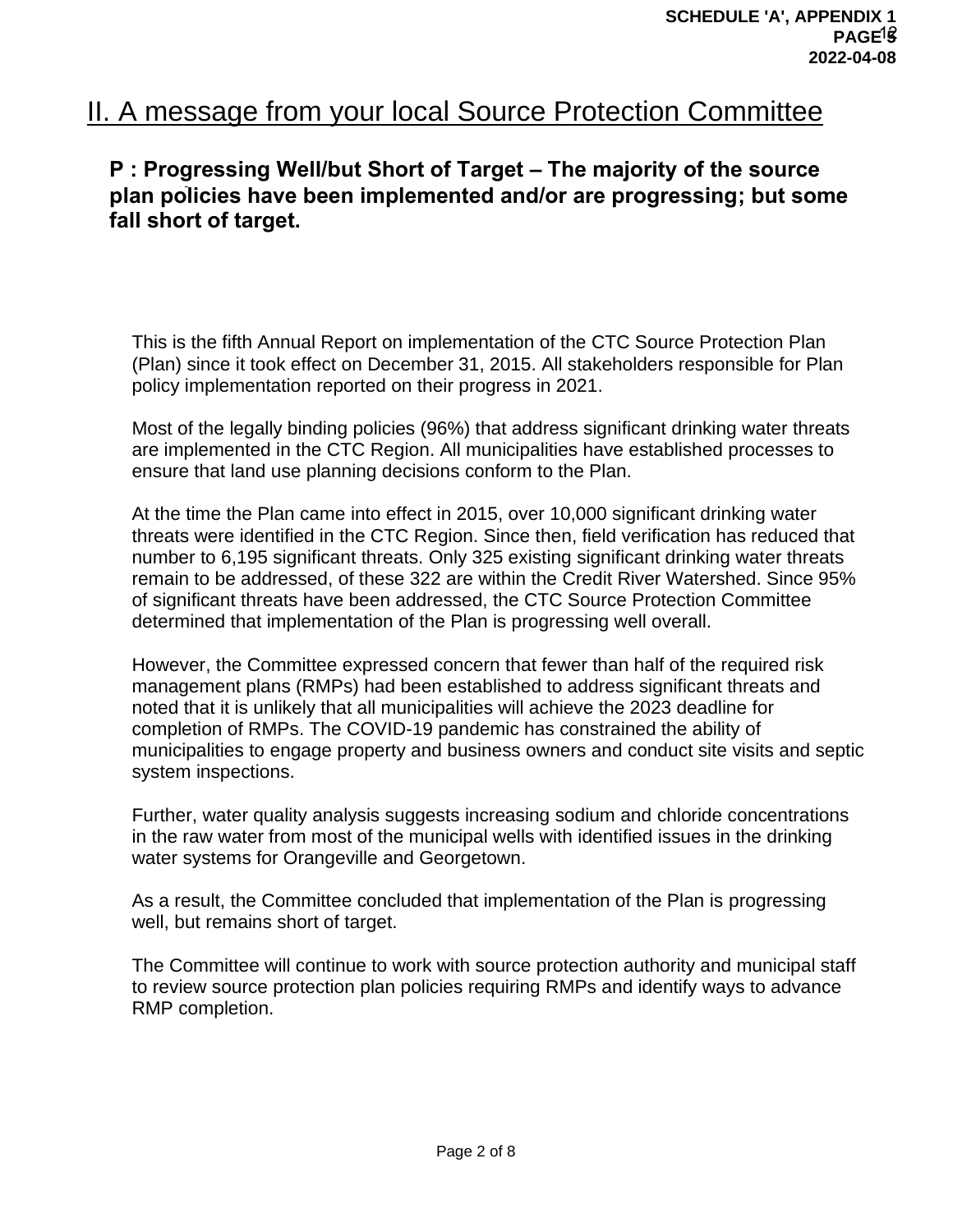# **III. Our Watershed**

To learn more, please read our assessment report(s) and source protection plan(s).

The CTC Source Protection Region contains over 25 large and small watersheds and spans over 3,800 km<sup>2</sup> of land, from the Oak Ridges Moraine in the north to Lake Ontario in the south. The region contains portions of the Niagara Escarpment, Oak Ridges Moraine, Greenbelt, Lake Ontario, and the most densely populated area of Canada. The CTC Source Protection Region includes 25 local municipalities and eight single tier, regional or county municipalities, 64 municipal supply wells, and 16 municipal surface water intakes in Lake Ontario. The region is complex and diverse in terms of geology, physiography, population, and development pressures. There are many, often conflicting, water uses including, drinking water supply, recreation, irrigation, agriculture, commercial and industrial uses, and ecosystem needs.

The Credit Valley Source Protection Area is formed by one main watercourse, the Credit River, and a number of smaller Lake Ontario tributaries. Nearly 1500 km of streams and creeks empty into the Credit River including Black Creek, Silver Creek, West Credit River, Shaw's Creek, East Credit River, Fletchers Creek, Caledon Creek, and several others. There are thirteen municipal water systems operating in the source protection area, two are surface water based – accessing Lake Ontario as the source; the remainder are groundwater-based. There are no municipal drinking water sources taking from the Credit River. About 1 million people make the Credit watershed their home.

The Toronto and Region Source Protection Area comprises numerous watersheds, plus their collective Lake Ontario waterfront shorelines, to incorporate portions of six upper-tier and 15 lower-tier municipalities. The nine major watersheds are Carruthers, Duffins, Etobicoke, Highland, Mimico, and Petticoat Creeks, and also the Don, Humber and Rouge Rivers. More than 5 million people live within the source protection area with the population expected to grow significantly in the years to come. There are ten municipal water systems operating in the source protection area, five are surface water based – accessing Lake Ontario as the source; the remainder are groundwater-based.

The Central Lake Ontario Source Protection Area is fully contained within the Regional Municipality of Durham. There are numerous watersheds within its boundaries, with the five major watersheds originating at the Oak Ridges Moraine. These major watersheds are Lynde, Oshawa, Farewell, Bowmanville, and Soper Creeks. There are no municipal wells within the source protection area; all municipal drinking water comes from Lake Ontario. There are three municipal drinking water systems: Whitby, Oshawa, and Bowmanville.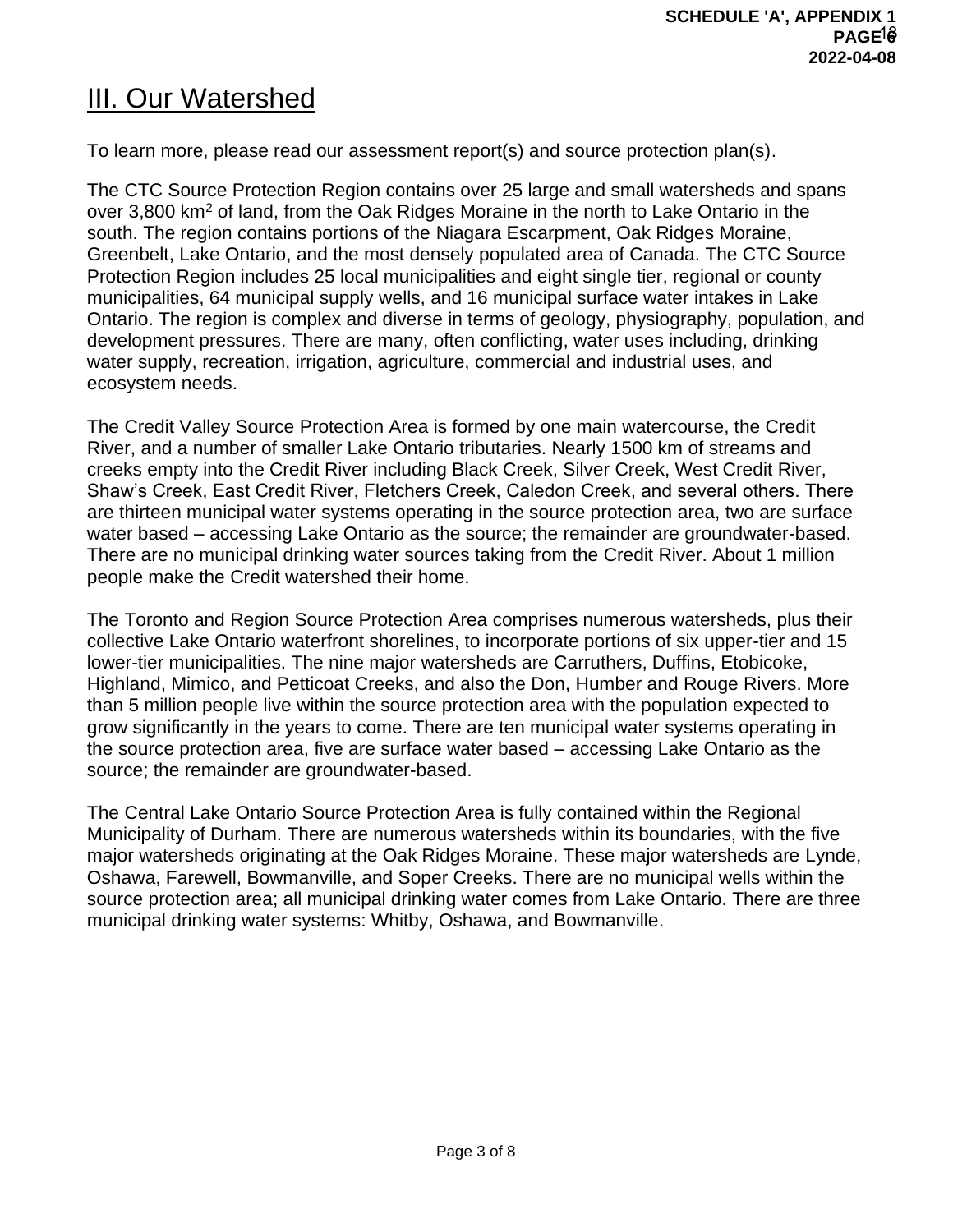# IV. At a Glance: Progress on Source Protection Plan Implementation

# 1. Source Protection Plan Policies

# P : Progressing Well/On Target

There are 129 policies in the CTC Source Protection Plan. The policies address: 21 types of threats prescribed in regulation and 2 types of local drinking water threats, other actions considered necessary to protect drinking water sources, and monitoring of implementation. Some policies are implemented by a single stakeholder, others by multiple stakeholders.

As of the end of 2021, most legally binding policies (96%) that address significant drinking water threats are implemented. Furthermore, about 95% of existing significant drinking water threats have been addressed (i.e., eliminated or managed).

# 2. Municipal Progress: Addressing Risks on the Ground

P : Progressing Well/On Target

Municipalities in our source protection region are required to review and update their Official Plans to ensure they conform with local source protection plans the next time they undertake an Official Plan review under the *Planning Act*. Municipalities in the CTC Source Protection Region are also amending their Official Plans as required to conform with the Growth Plan for the Greater Golden Horseshoe, 2020. The Growth Plan requires that all upper tier municipalities complete their review by summer 2022 and lower tier municipalities by summer 2023.

As of December 2021, 81% of municipalities within the CTC have completed or are in the process of completing their conformity exercise with the CTC Source Protection Plan.

# 3. Septic Inspections

# S : Satisfactory

Within the CTC Region, 300 septic systems are expected to be inspected every 5 years to satisfy the requirements of the Ontario Building Code. In 2021, 64 inspections were completed, representing 21% of the total inspections required over the 5-year cycle.

Some municipal septic inspection programs were delayed in 2020 and 2021 because of the COVID-19 pandemic. Two hundred and thirty-one inspections (or 77%) remain to be completed by the end of 2022, the final year of the 5-year inspection cycle.

Of the systems inspected in 2021, 95% did not require any maintenance work, while 5% required minor maintenance. None required major maintenance.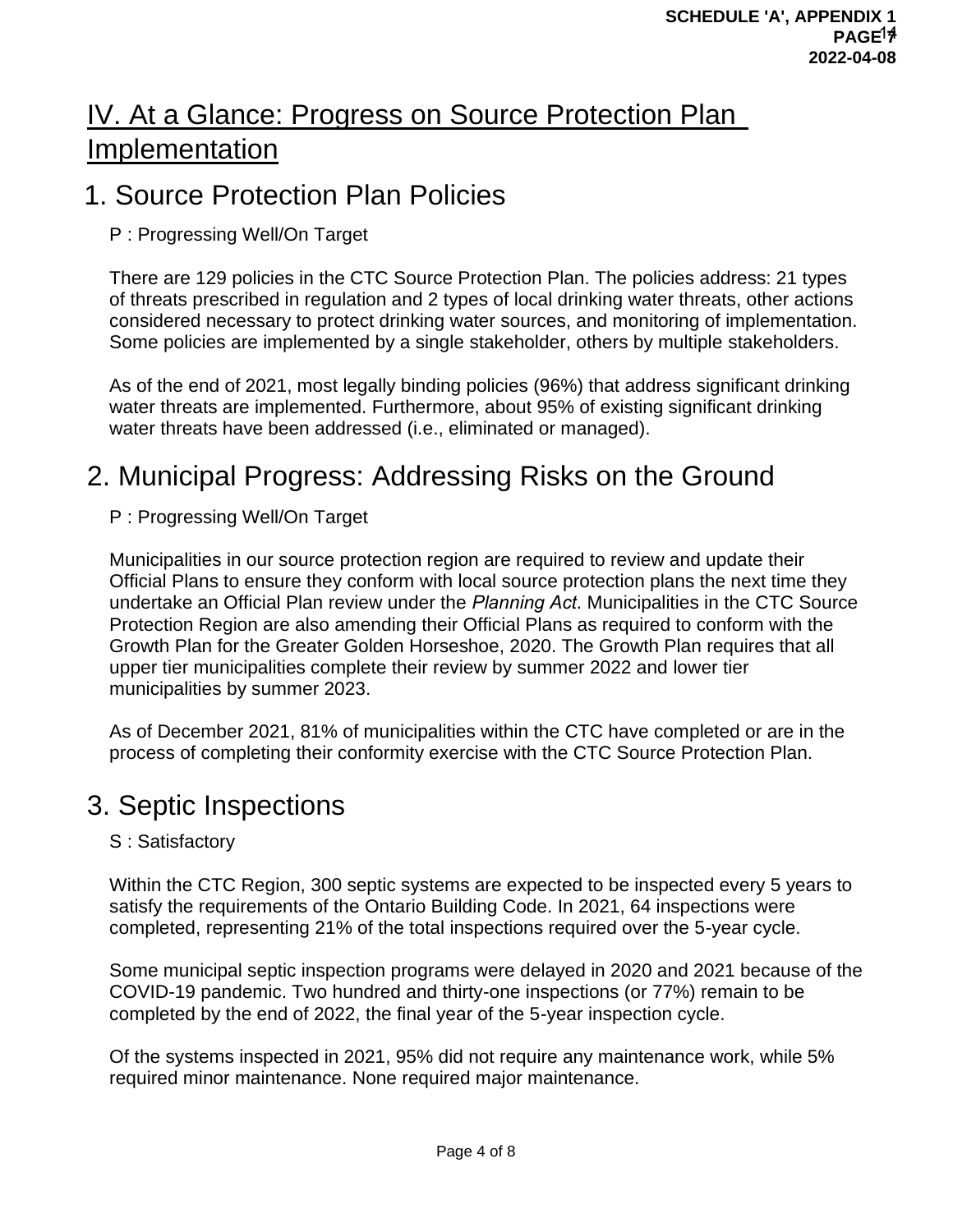# 4. Risk Management Plans

L : Limited progress (COVID-19 pandemic limited progress in 2021)

The CTC Source Protection Plan contains policies that require the development of Risk Management Plans (RMPs) to manage some drinking water threats.

Screening processes are in place at municipalities to ensure applications for future development are reviewed appropriately for potential threat activities and source protection policy application.

Overall, 150 RMPs are in place within the CTC. Eleven of these RMPs were established in 2021, with an additional 29 RMPs in the process of being completed as of the end of the year. As was the case in 2020, progress on RMPs was affected by pandemic related restrictions and challenges.

An estimated 205 RMPs remain to be negotiated to address existing significant threats, with 198 of these required to be in place by the end of 2023. As building relationships and negotiating RMPs with business and property owners is a time-consuming process, it is unlikely that all municipalities in the CTC Region will achieve the 2023 deadline for completion of RMPs.

There were 113 inspections carried out in 2021 by a Risk Management Inspector for prohibited or regulated activities; the most inspections completed in any year to date. There was 100% compliance with RMPs and prohibited activities that were inspected.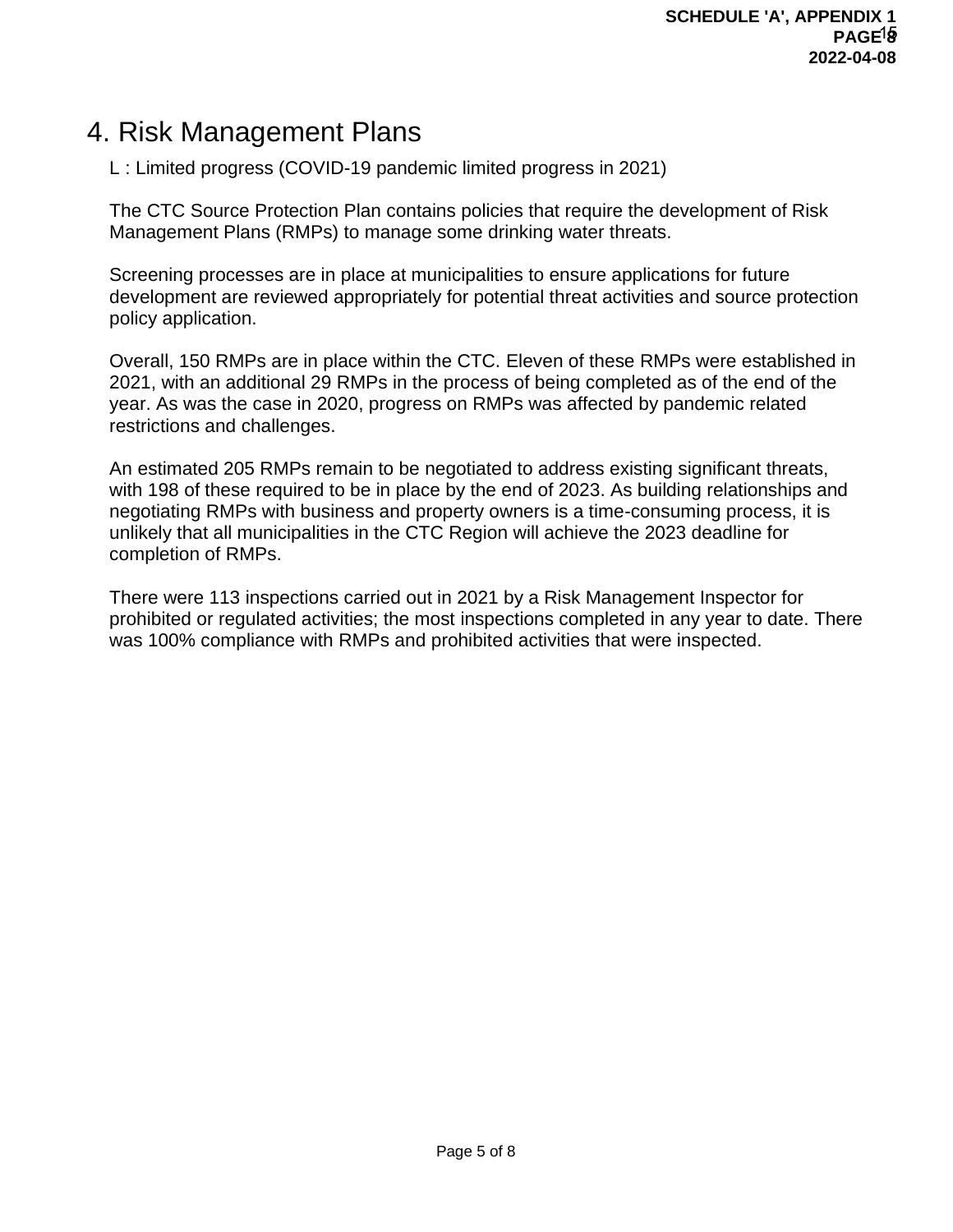# 5. Provincial Progress: Addressing Risks on the Ground

## P : Progressing Well/On Target

Ontario ministries review applications for new or amended provincial approvals (i.e., prescribed instruments, such as environmental compliance approvals under the *Environmental Protection Act*) where they have been identified as a tool in our plan to address activities that pose a significant risk to sources of drinking water. The Province has established Standard Operating Policies to ensure that approvals take into account the science generated through the Drinking Water Source Protection Program and policies in the plan. Where necessary, conditions are added to approvals to ensure that the activity does not pose a significant threat to sources of drinking water. The Ministries have reported 100% completion of previously issued provincial approvals in our source protection region.

Provincial ministries also consider source protection vulnerability when prioritizing sites for planned or proactive inspections. Ministry staff continue to receive training on the source protection program, their annual reporting requirements, and recent amendments to the Director's Technical Rules.

# 6. Source Protection Awareness and Change in Behaviour

Municipalities, conservation authorities and other implementing bodies within the CTC Source Protection Region work with landowners and business owners to help safeguard our sources of drinking water. All municipalities across the CTC have established education and outreach programs, which contribute to enhancing awareness of source water protection. Examples of 2021 efforts to build awareness include:

•Wellington County collaborated with a neighbouring municipality on a virtual Children's Water Festival in May, that drew participation from 178 schools.

•Peel Region and Credit Valley Conservation are using their Rural Water Quality Program to support implementation of agricultural Risk Management Plans.

•The City of Pickering produced two videos in 2021 about water resources protection as part of its Litter and Plastics Challenge: Every Piece Counts campaign.

•Peel Region supported landowners in the decommissioning of 35 unused private wells through their Private Well Abandonment Program in 2021, eliminating potential transport pathways for contaminants to reach aquifers.

•Peel Region initiated a Pilot Program for use of winter maintenance best management practices at the Region's municipal wells.

•York Region supplied spill kits to businesses in source protection vulnerable areas •The Lake Ontario Collaborative Group partners (Peel, Toronto, Durham) continued to develop the Lake Ontario Hydrodynamic and Water Quality Forecasting System, including the addition of new monitoring stations and modelling solutions, as well as updating spills notification protocols.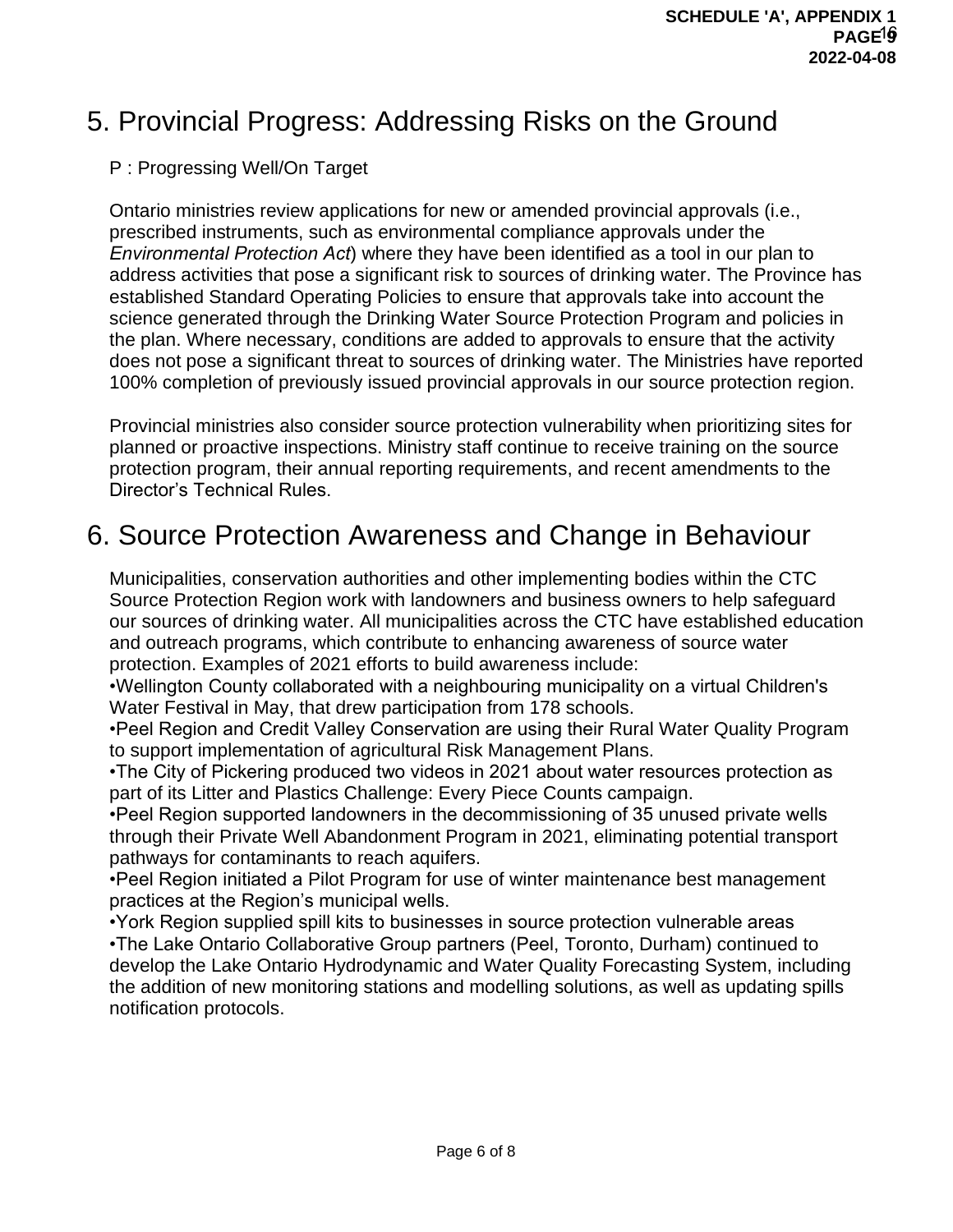# 7. Source Protection Plan Policies: Summary of Delays

The development of a Joint Municipal Water Supply Management Model (policy DEM-6) for several area municipalities within Dufferin County is nearing completion as 3 of 4 municipal councils passed resolutions to execute the agreement.

Provincewide, all Source Protection Plans were required to include policies to address significant drinking water threats. The CTC Source Protection Committee chose to also include policies to address moderate and low drinking water threats. These moderate and low drinking water threat policies relate to the application of road salt, the handling and storage of certain chemicals and provision of education and outreach materials. Since the implementation of these moderate and low threat policies (SAL-10, SAL-12, SAL-13, DNAP -3, OS -3, GEN-8) is non-legally binding, their implementation status varies across the source protection region.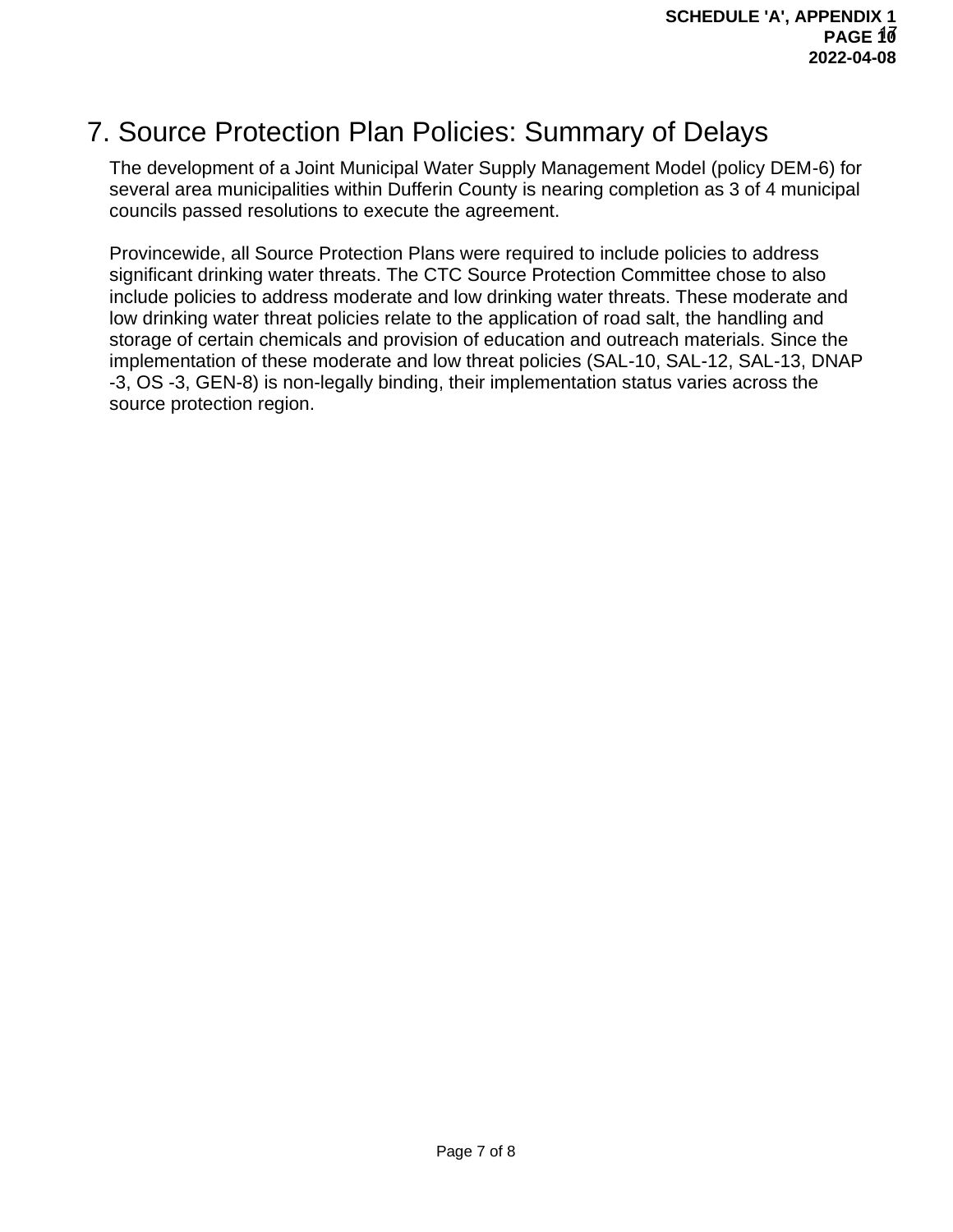# 8. Source Water Quality: Monitoring and Actions

Fourteen drinking water issues have been identified at wells in four drinking water systems in our Source Protection Region. For these drinking water systems, the Source Protection Plan requires that the municipality establish more frequent raw water quality monitoring to help further characterize concentrations and trends. All municipalities have monitoring and treatment systems in place to ensure that municipal drinking water meets the requirements under the *Safe Drinking Water Act, 2002*.

In the Orangeville Drinking Water System, five wells have been identified with chloride issues and three wells with sodium issues. While chloride concentrations in two of the wells continue to rise, levels in three of the wells appear to have stabilized over the last few years. Sodium concentrations in most of the affected wells are increasing.

In the Acton Drinking Water System, two wells have been identified with nitrate issues. Nitrate concentrations appear to be stable or increasing slightly.

In the Georgetown Drinking Water System, three wells have been identified with chloride issues and concentrations are increasing.

A pathogen issue was previously identified at 1 well in the Inglewood Drinking Water System. This well was decommissioned in 2021 and is no longer used as a source of drinking water.

Over time, monitoring will help determine if implementation of Plan polices and other actions are improving the raw water quality for these systems.

# 9. Science-based Assessment Reports: Work Plans

The Source Protection Committee is guiding a multi-year comprehensive review and update of the CTC Source Protection Plan and Assessment Reports under s.36 of the *Clean Water Act, 2006*.

# 10. More from the Watershed

To learn more about our source protection region, visit our website at https://ctcswp.ca/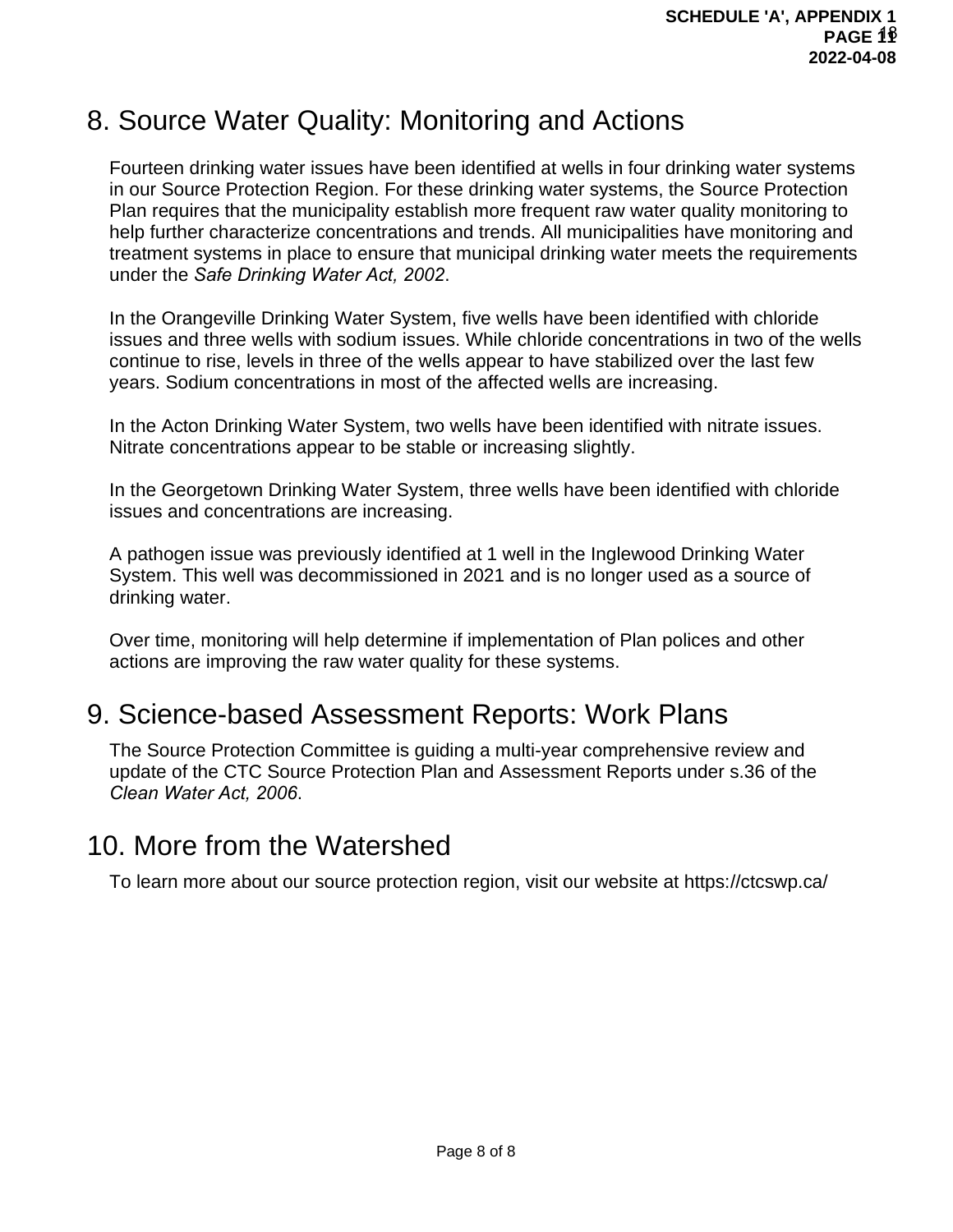**Ministry of the Environment, Conservation and Parks**

Office of the Minister

777 Bay Street, 5th Floor Toronto ON M7A 2J3 Tel.: 416-314-6790

**Ministère de l'Environnement, de la Protection de la nature et des Parcs** 

Bureau du ministre



777, rue Bay, 5<sup>e</sup> étage Toronto (Ontario) M7A 2J3 Tél. : 416.314.6790

357-2021-3409

February 23, 2022

Ms. Jennifer Innis Chair, Toronto and Region Source Protection Authority 5 Shoreham Drive Toronto ON M3N 1S4

Mr. Douglas Wright Chair, CTC Source Protection Committee C/O Toronto and Region Source Protection Authority 5 Shoreham Drive Toronto ON M3N 1S4

Dear Ms. Innis and Mr. Wright:

It is a pleasure to inform you that the ministry has completed the review of the amended assessment report for the Toronto and Region Source Protection Area and source protection plan for the CTC Source Protection Region, developed in accordance with the *Clean Water Act, 2006*. To ensure that the quality and quantity of Ontario's municipal drinking water sources continue to be protected, I approve the amendments pursuant to section 34 of the *Clean Water Act, 2006.* These amendments will take effect on the day a notice of this decision is posted to Ontario's Environmental Registry.

The approval of these amendments does not make any changes to the order under section 36 of the *Clean Water Act, 2006* that governs the future review of the plan.

I appreciate the dedication of the local municipalities, source protection authorities and committees, and all our partners and stakeholders for their work and contributions to these amendments. Our strong protection framework will continue to help ensure Ontario's drinking water is held to high safety standards and that sources of drinking water in the province are protected for future generations.

Sincerely,

David Piccini Minister of the Environment, Conservation and Parks

c: Janet Ivey, Chief Specialist, Watershed Plans and Source Water Protection, CTC Source Protection Region Quentin Hanchard, Chief Administrative Officer, Credit Valley Conservation Authority